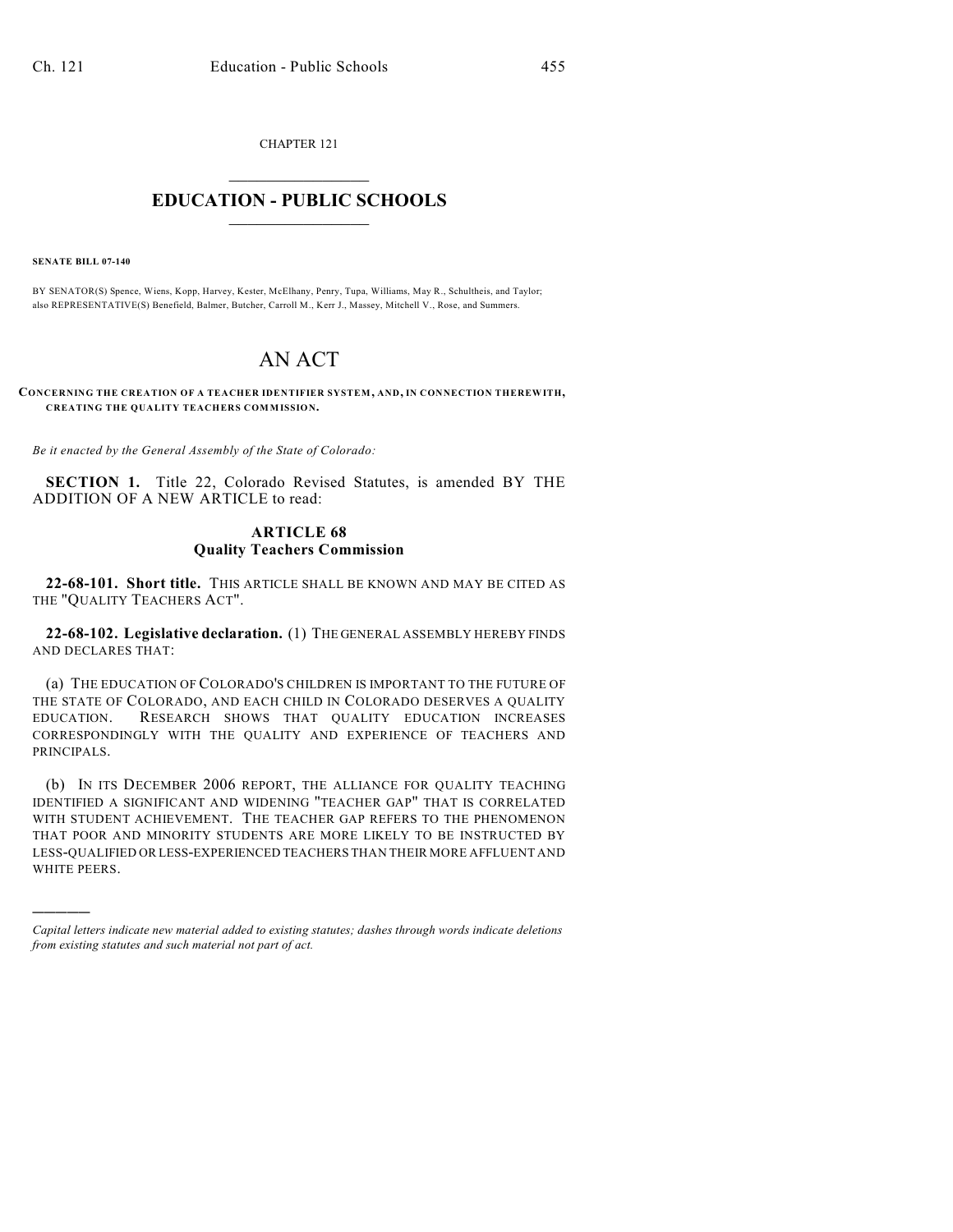(c) RECENT RESEARCH CONFIRMS THAT A COORDINATED AND COMPREHENSIVE STATEWIDE DATA SYSTEM TO TRACK TEACHERS IS NECESSARY TO MAKE INFORMED POLICY DECISIONS TO ENHANCE THE QUALITY OF TEACHERS AND PRINCIPALS. THIS SYSTEM WOULD NOT ONLY TRACK DEMOGRAPHIC AND LICENSURE INFORMATION ABOUT TEACHERS, BUT ALSO WOULD HAVE THE ABILITY TO MONITOR CRITICAL FEATURES OF THE TEACHER AND PRINCIPAL WORKFORCE, INCLUDING CREDENTIALS, ENDORSEMENTS, QUALIFICATIONS, TURNOVER, PROJECTED SHORTAGES, DISTRIBUTION PATTERNS, AND WORKING CONDITIONS.

(d) COLORADO CURRENTLY MAINTAINS THREE SEPARATE STATE-LEVEL DATA SYSTEMS TO TRACK THE EMERGING AND CURRENT TEACHER AND PRINCIPAL WORKFORCE. WHILE THIS INFORMATION IS ADEQUATE FOR PROVIDING INFORMATION ABOUT THE OVERALL QUALITY OF TEACHERS AND PRINCIPALS AT A FIXED POINT IN TIME, DUE TO CAPACITY, ACCURACY, COORDINATION, AND ACCESSIBILITY, THE DATA IN THESE SYSTEMS ARE INSUFFICIENT TO LONGITUDINALLY ASSESS QUALITY AND EXPERIENCE OF TEACHERS AND PRINCIPALS.

(e) THERE IS A CLEAR AND PRESENT NEED TO ENHANCE COLORADO'S EDUCATIONAL DATA SYSTEMS TO PROVIDE POLICYMAKERS WITH THE ACCURATE AND EFFECTIVE DATA REQUIRED TO BEGIN ADDRESSING QUESTIONS ABOUT QUALITY TEACHING AND LEARNING.

(f) ALTHOUGH COLORADO HAS TAKEN A MAJOR STEP TOWARD IMPROVING DATA THROUGH THE ENACTMENT OF HOUSE BILL 07-1048, WHICH CONCERNS LONGITUDINAL ANALYSIS OF STUDENT ASSESSMENTS, A COMPREHENSIVE LONGITUDINAL SYSTEM MUST ALSO INCLUDE THE DEVELOPMENT AND ADOPTION OF A UNIQUE TEACHER AND PRINCIPAL IDENTIFIER SYSTEM, INCLUDING A WELL-DESIGNED SYSTEM FOR INTEGRATING THE IDENTIFIER INTO EXISTING AND EMERGING DATABASES, IN PARTICULAR THE LONGITUDINAL GROWTH MODEL BEING DEVELOPED AS A RESULT OF HOUSE BILL 07-1048. THE IDENTIFIER WOULD PROVIDE THE MEANS TO UNDERSTAND THE CONNECTIONS AMONG STUDENT ACADEMIC GROWTH, TEACHER AND PRINCIPAL TRAINING, TEACHER QUALIFICATIONS, AND TEACHER WORKING CONDITIONS, INCLUDING DEMOGRAPHICS, INDUCTION, PROFESSIONAL DEVELOPMENT, AND SCHOOL LEADERSHIP.

(g) THE IDENTIFIER SYSTEM AND EXISTING AND EMERGING DATABASES, IN PARTICULAR THE LONGITUDINAL GROWTH MODEL BEING DEVELOPED AS A RESULT OF HOUSE BILL 07-1048, SHOULD BE DESIGNED AND INTEGRATED IN SUCH A WAY AS TO ADEQUATELY AND SATISFACTORILY BALANCE PROTECTIONS FOR TEACHERS AND PRINCIPALS WHILE STILL PROVIDING BENEFICIAL INFORMATION TO POLICYMAKERS. THE IDENTIFIER SYSTEM SHOULD ALSO BE DESIGNED TO CREATE A POSITIVE IMPACT ON TEACHING AND LEARNING AND AT NO TIME SHOULD STATE LEVEL PUNITIVE ACTION RESULT FROM ANY DATA PRODUCED THROUGH THE USE OF THE IDENTIFIER.

(2) THE GENERAL ASSEMBLY THEREFORE FINDS THAT IT IS IN THE BEST INTERESTS OF THE CITIZENS OF THE STATE OF COLORADO TO CREATE A COMMISSION TO ASSESS THE DEVELOPMENT AND IMPLEMENTATION OF A UNIQUE TEACHER IDENTIFIER SYSTEM THAT WOULD BE INTEGRATED WITH EXISTING AND EMERGING EDUCATIONAL DATABASES, IN PARTICULAR THE LONGITUDINAL GROWTH MODEL BEING DEVELOPED AS A RESULT OF HOUSE BILL 07-1048. THE COMMISSION SHALL ALSO STUDY THE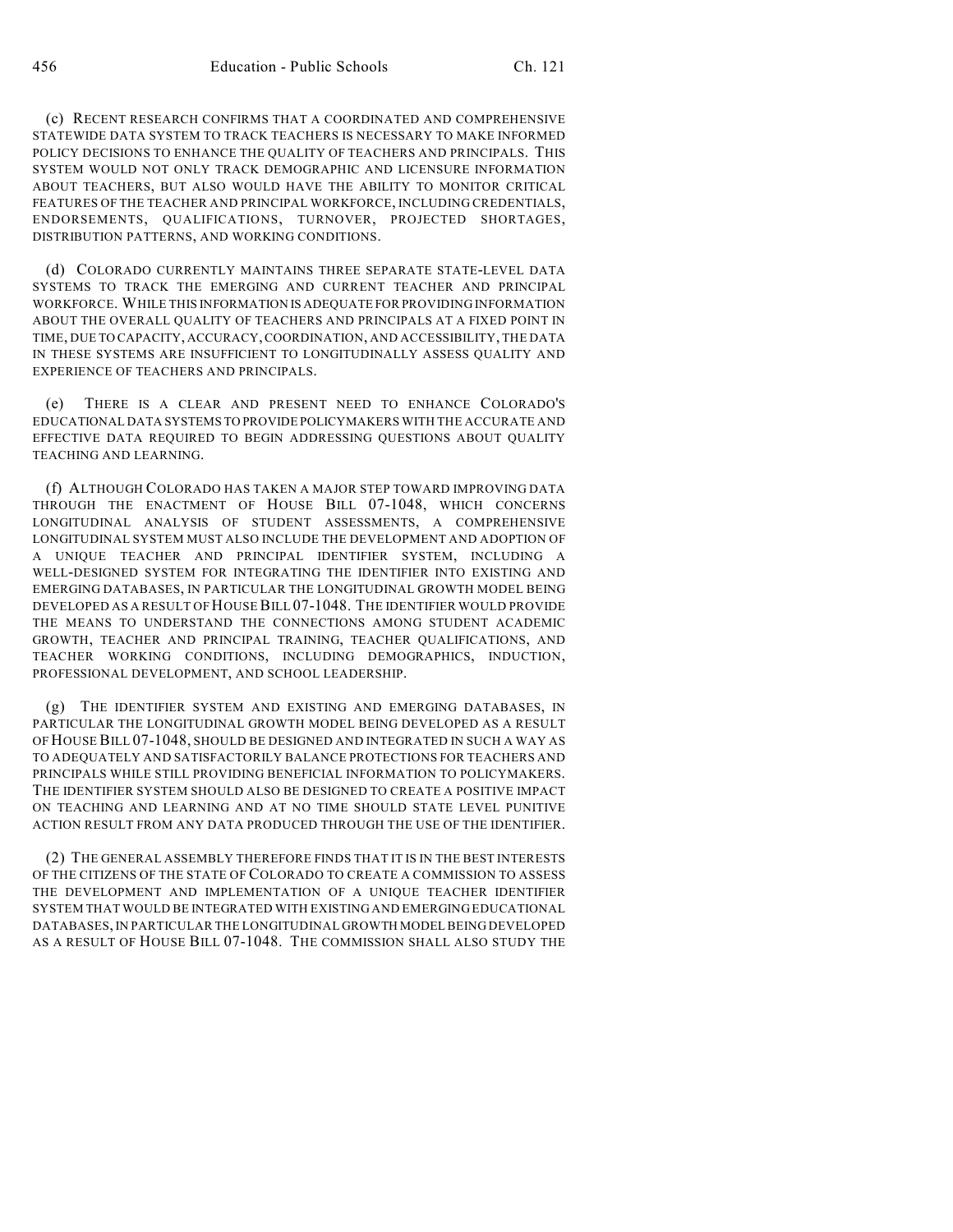TEACHER GAP AND RECOMMEND WAYS TO EFFECTIVELY RESOLVE IT FOR THE BETTERMENT OF THE CHILDREN OF COLORADO AND TO DEVELOP POLICY TOOLS TO ASSIST SCHOOL DISTRICTS IN CLOSING THE TEACHER GAP.

**22-68-103. Definitions.** AS USED IN THIS ARTICLE, UNLESS THE CONTEXT OTHERWISE REQUIRES:

(1) "COMMISSION" MEANS THE QUALITY TEACHERS COMMISSION CREATED PURSUANT TO SECTION 22-68-104.

(2) "DEPARTMENT" MEANS THE DEPARTMENT OF EDUCATION CREATED AND EXISTING PURSUANT TO SECTION 24-1-115, C.R.S.

(3) "FUND" MEANS THE QUALITY TEACHERS FUND CREATED IN SECTION 22-68-105.

(4) "IDENTIFIER" MEANS A UNIQUE TEACHER IDENTIFIER AS STUDIED BY THE COMMISSION PURSUANT TO SECTION 22-68-104.

(5) "PRINCIPAL" MEANS ANY PERSON WHO IS EMPLOYED AS THE CHIEF EXECUTIVE OFFICER OR AN ASSISTANT CHIEF EXECUTIVE OFFICER OF ANY SCHOOL IN THE STATE AND WHO ADMINISTERS, DIRECTS, OR SUPERVISES THE EDUCATION INSTRUCTIONAL PROGRAM IN SUCH SCHOOL.

(6) "STATE BOARD" MEANS THE STATE BOARD OF EDUCATION CREATED AND EXISTING PURSUANT TO SECTION 1 OF ARTICLE IX OF THE STATE CONSTITUTION.

(7) "TEACHER" MEANS A PERSON:

(a) WHO HOLDS AN ALTERNATIVE, AN INITIAL, OR A PROFESSIONAL TEACHER LICENSE ISSUED PURSUANT TO THE PROVISIONS OF ARTICLE 60.5 OF THIS TITLE AND WHO IS EMPLOYED BY A SCHOOL DISTRICT TO INSTRUCT, DIRECT, OR SUPERVISE AN INSTRUCTIONAL PROGRAM; OR

(b) WHO IS EMPLOYED BY A DISTRICT CHARTER SCHOOL OR AN INSTITUTE CHARTER SCHOOL TO INSTRUCT, DIRECT, OR SUPERVISE AN INSTRUCTIONAL PROGRAM.

(8) "TEACHER GAP" MEANS THE DOCUMENTED PHENOMENON THAT A POOR OR MINORITY STUDENT IS MORE LIKELY TO BE TAUGHT BY A LESS-QUALIFIED OR LESS-EXPERIENCED TEACHER THAN THE STUDENT'S MORE AFFLUENT OR WHITE PEERS.

**22-68-104. Quality teachers commission - creation - membership - duties.** (1) THERE IS HEREBY CREATED IN THE DEPARTMENT THE QUALITY TEACHERS COMMISSION. THE COMMISSION SHALL HAVE THE FOLLOWING PURPOSES:

(a) TO EXAMINE THE TEACHER GAP IN COLORADO TO DETERMINE WHY IT EXISTS, WHY IT IS WIDENING, AND HOW IT DIRECTLY AFFECTS STUDENT ACHIEVEMENT;

(b) TO GATHER FROM SCHOOL DISTRICTS DATA CONCERNING POLICIES AND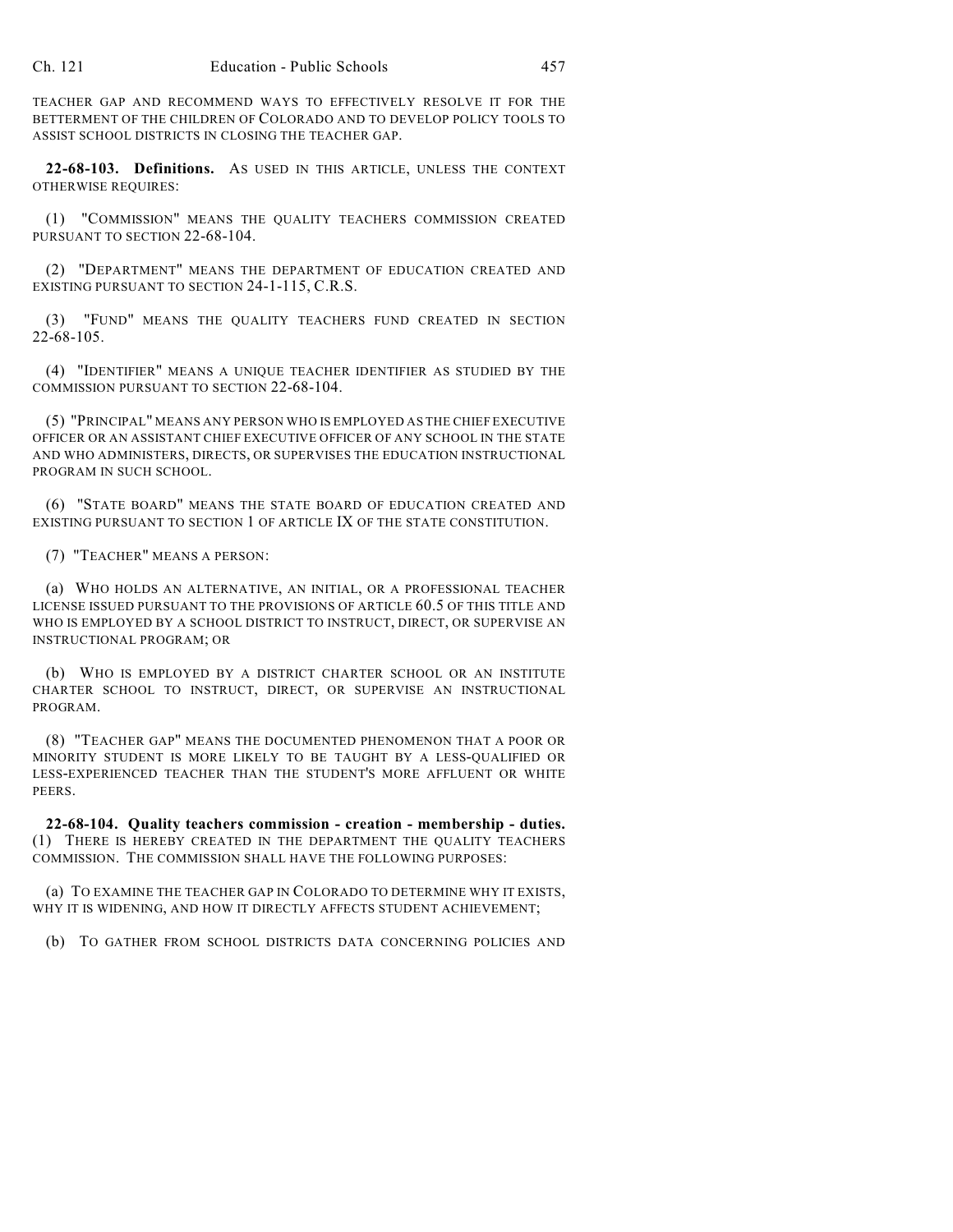PRACTICES THAT HAVE BEEN FOUND TO BE EFFECTIVE IN REDUCING THE TEACHER GAP IN EACH SCHOOL DISTRICT AND, ON THE BASIS OF THE DATA, TO MAKE SPECIFIC RECOMMENDATIONS FOR REDUCING THE TEACHER GAP STATEWIDE;

(c) TO STUDY THE FEASIBILITY OF ESTABLISHING AN IDENTIFIER PROTOCOL FOR TEACHERS AND A STRUCTURE FOR INTEGRATING THE IDENTIFIER INTO THE STATE'S EXISTING AND EMERGING EDUCATIONAL DATABASES, IN PARTICULAR THE LONGITUDINAL GROWTH MODEL BEING DEVELOPED AS A RESULT OF HOUSE BILL 07-1048, TO IMPROVE DATA QUALITY AND INCREASE THE KNOWLEDGE BASE REGARDING TEACHING AND ITS RELATIONSHIP WITH STUDENT LEARNING; AND

(d) TO STUDY THE FEASIBILITY OF ESTABLISHING AN IDENTIFIER PROTOCOL FOR PRINCIPALS THAT WOULD BE INTEGRATED WITH A TEACHER IDENTIFIER PROTOCOL AND THE STATE'S EXISTING AND EMERGING EDUCATIONAL DATABASES, IN PARTICULAR THE LONGITUDINAL GROWTH MODEL BEING DEVELOPED AS A RESULT OF HOUSE BILL 07-1048.

(2) (a) THE COMMISSION SHALL CONSIST OF THIRTEEN COMMISSIONERS TO BE APPOINTED BY THE GOVERNOR ON OR BEFORE JULY 1, 2007. THE COMMISSION SHALL CONSIST OF THE FOLLOWING MEMBERSHIP:

(I) ONE REPRESENTATIVE FROM THE STATE BOARD;

(II) ONE REPRESENTATIVE FROM THE DEPARTMENT WHO HAS EXPERTISE IN DATA SYSTEMS;

(III) ONE REPRESENTATIVE FROM THE COLORADO COMMISSION ON HIGHER EDUCATION;

(IV) ONE REPRESENTATIVE FROM THE GOVERNOR'S OFFICE;

(V) ONE REPRESENTATIVE FROM A STATEWIDE MEMBERSHIP ORGANIZATION THAT REPRESENTS TEACHERS;

(VI) ONE REPRESENTATIVE FROM A STATEWIDE ORGANIZATION THAT REPRESENTS SCHOOL EXECUTIVES;

(VII) ONE REPRESENTATIVE FROM A STATEWIDE ORGANIZATION THAT REPRESENTS SCHOOL DISTRICT BOARDS OF EDUCATION;

(VIII) ONE SCHOOL PRINCIPAL;

(IX) TWO TEACHERS WHO COMPLETED THEIR TEACHER PREPARATION IN COLORADO;

(X) ONE PARENT OF A STUDENT ENROLLED IN A PUBLIC SCHOOL;

(XI) ONE REPRESENTATIVE FROM AN EDUCATION POLICY OR ADVOCACY GROUP; AND

(XII) ONE REPRESENTATIVE FROM AN EXISTING COUNCIL WHOSE MEMBERS ARE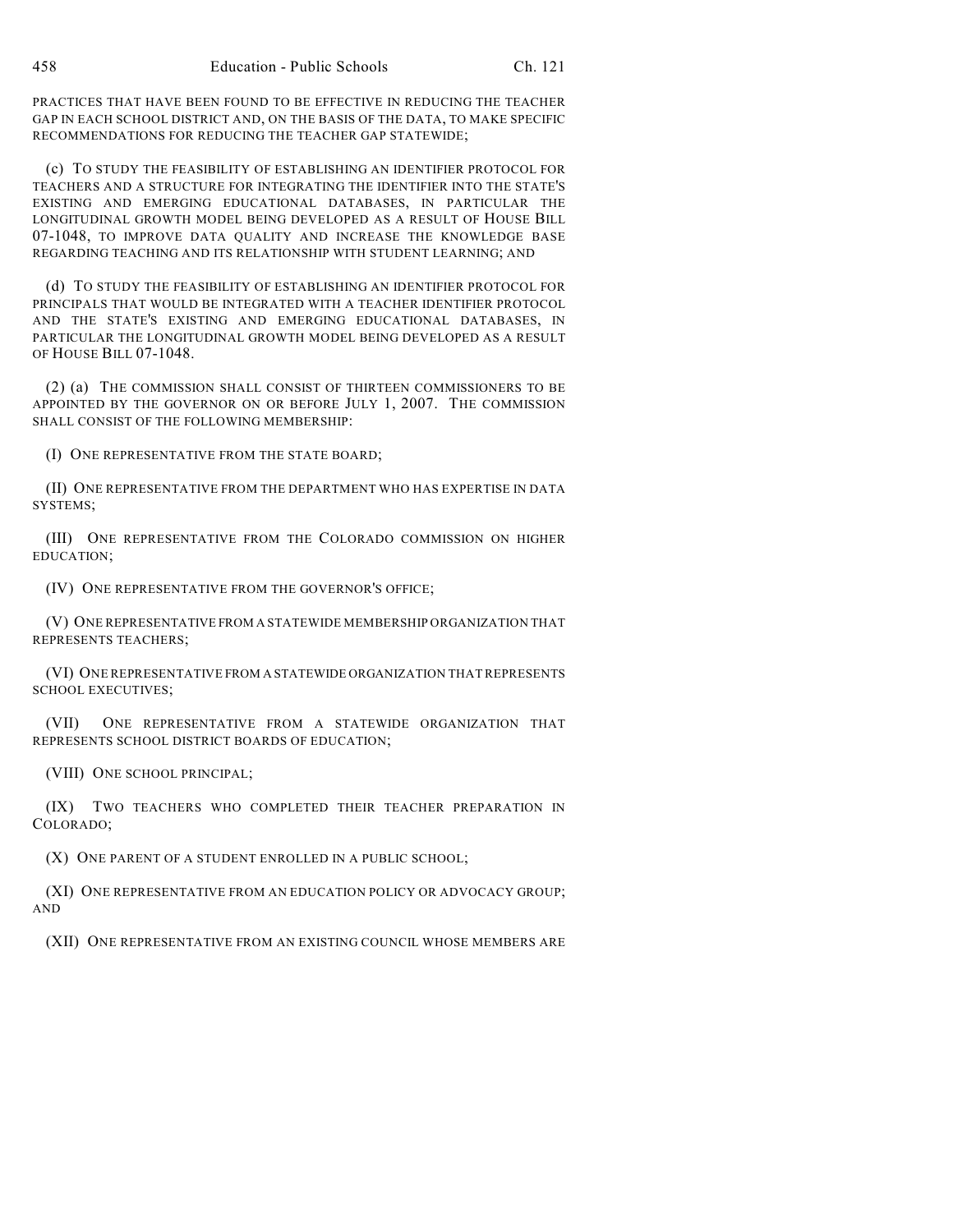DEANS OF EDUCATION.

(b) THE COMMISSIONERS SHALL SERVE WITHOUT COMPENSATION AND WITHOUT REIMBURSEMENT FOR ACTUAL AND NECESSARY EXPENSES INCURRED IN THE PERFORMANCE OF THEIR DUTIES.

(c) THE FIRST MEETING OF THE COMMISSION SHALL OCCUR ON OR BEFORE AUGUST 1, 2007. SUBSEQUENT MEETING SCHEDULES SHALL BE DETERMINED BY THE COMMISSION. AT THE FIRST MEETING OF THE COMMISSION, THE COMMISSIONERS SHALL ELECT A CHAIRPERSON AND A VICE-CHAIRPERSON FROM THE MEMBERSHIP.

(3) THE COMMISSION SHALL FUNCTION FOR A TWO-YEAR PERIOD. ON OR BEFORE JANUARY 15, 2008, AND AGAIN ON OR BEFORE JANUARY 15, 2009, THE COMMISSION SHALL REPORT THE OUTCOMES OF ITS DUTIES TO THE EDUCATION COMMITTEES OF THE HOUSE OF REPRESENTATIVES AND THE SENATE, OR ANY SUCCESSOR COMMITTEES. THE COMMISSION SHALL MAKE A FINAL REPORT ON OR BEFORE JULY 1, 2009, ON ITS FINDINGS AND DUTIES TO THE EDUCATION COMMITTEES OF THE HOUSE OF REPRESENTATIVES AND THE SENATE, OR ANY SUCCESSOR COMMITTEES.

(4) THE COMMISSION'S DUTIES FOR THE FIRST YEAR SHALL INCLUDE, AT A MINIMUM:

(a) PERFORMING A DETAILED EXAMINATION OF THE TEACHER GAP AT THE STATE, SCHOOL DISTRICT, AND SCHOOL LEVELS; AND

(b) CREATING A WELL-DESIGNED POLICY FOR ESTABLISHING AN IDENTIFIER PROTOCOL. IN DESIGNING THE IDENTIFIER PROTOCOL, THE COMMISSION SHALL CONSIDER THE FOLLOWING:

(I) CLEAR PARAMETERS FOR WHERE THE IDENTIFIER WILL BE HOUSED, HOW IT WILL OPERATE, WHAT DATA WILL BE COLLECTED, AND HOW DATA WILL BE ACCESSED AND DISSEMINATED;

(II) HOW TO INTEGRATE THE IDENTIFIER INTO EXISTING AND EMERGING DATA SYSTEMS, IN PARTICULAR THE LONGITUDINAL GROWTH MODEL BEING DEVELOPED AS A RESULT OF HB 07-1048, AS SEAMLESSLY AS POSSIBLE WHILE CONSIDERING CAPACITY, PERSONNEL, FISCAL, AND RESOURCE CONDITIONS;

(III) THE CAPACITY OF THE DEPARTMENT TO IMPLEMENT AN IDENTIFIER PROTOCOL, INCLUDING THE STAFFING, EXTERNAL TECHNICAL EXPERTISE, TECHNOLOGY, AND INFRASTRUCTURE NECESSARY FOR SUCCESSFUL IMPLEMENTATION;

(IV) THE IDENTIFICATION OF PROTECTIONS FOR INDIVIDUAL TEACHERS AND PRINCIPALS IN RELATION TO HOW THE IDENTIFIER DATA WILL BE USED;

(V) HOW TO CREATE A PILOT IDENTIFIER PROTOCOL DURING THE COMMISSION'S SECOND YEAR SO THE COMMISSION CAN MONITOR AND STUDY ITS OPERATION BEFORE FULL IMPLEMENTATION IF THE COMMISSION RECOMMENDS PROCEEDING WITH FULL IMPLEMENTATION OF AN IDENTIFIER PROTOCOL AT THE END OF ITS SECOND YEAR; AND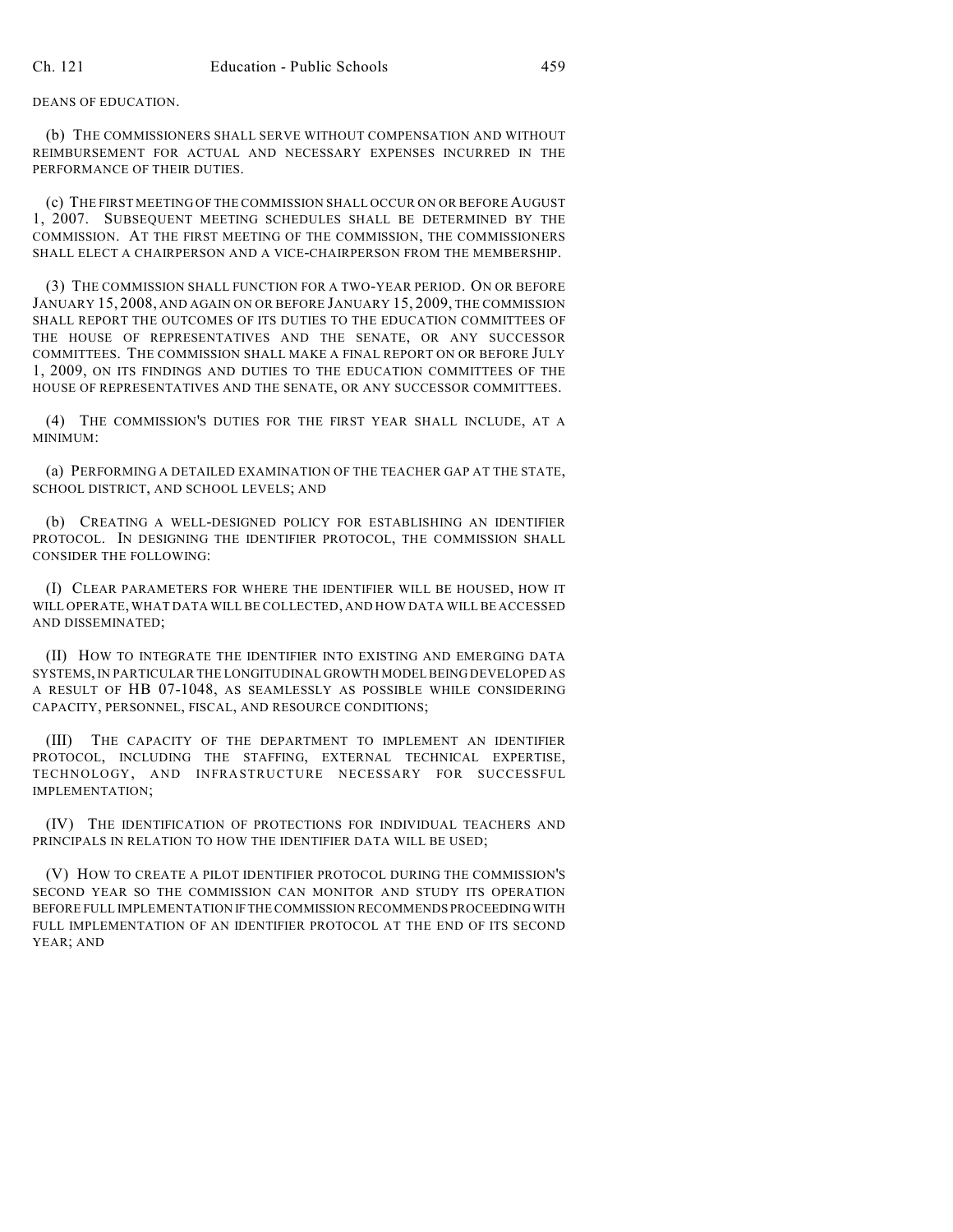(VI) FACTORS OR PROBLEMS THAT MAY ARISE AS A RESULT OF IMPLEMENTING TEACHER AND PRINCIPAL IDENTIFIER PROTOCOLS, INCLUDING BUT NOT LIMITED TO STATE INTERFERENCE IN THE LOCAL BARGAINING PROCESS, PUBLIC CONCERN REGARDING THE TRANSFER OF QUALITY TEACHERS AWAY FROM HIGH-PERFORMING SCHOOLS, AND FACTORS THAT IMPACT THE PRODUCTIVITY AND MORALE OF QUALITY TEACHERS IN LOW-PERFORMING SCHOOLS.

(c) IDENTIFYING POSITIVE USES FOR THE DATA GLEANED FROM A TEACHER IDENTIFIER SYSTEM TO IMPROVE TEACHING AND LEARNING, INCLUDING BUT NOT LIMITED TO IMPROVEMENT OF TEACHER PREPARATION PROGRAMS, TEACHER INDUCTION, PROFESSIONAL DEVELOPMENT, WORKING CONDITIONS, AND MENTOR PROGRAMS.

(d) DEVELOPING A SET OF RECOMMENDATIONS FOR THE GENERAL ASSEMBLY TO CONSIDER CONCERNING WHETHER TO PROCEED WITH IMPLEMENTING A PILOT IDENTIFIER PROTOCOL, AND, IF SO, HOW IT SHOULD BE STRUCTURED. PRIOR TO PROCEEDING WITH THE IMPLEMENTATION OF A PILOT IDENTIFIER PROTOCOL, THE COMMISSION SHALL OBTAIN APPROVAL FROM THE GENERAL ASSEMBLY THROUGH ADDITIONAL LEGISLATION AUTHORIZING THE IMPLEMENTATION OF THE PROTOCOL.

(5) THE COMMISSION'S DUTIES FOR THE SECOND YEAR SHALL INCLUDE, AT A MINIMUM:

(a) CONTINUING TO GATHER AND STUDY INFORMATION ON THE TEACHER GAP, INCLUDING SUCCESSES AND SETBACKS IN ADDRESSING AND REDUCING THE TEACHER GAP;

(b) MAKING POLICY RECOMMENDATIONS TO THE GENERAL ASSEMBLY FOR REDUCING THE TEACHER GAP IN THE SHORT-TERM AND ELIMINATING THE TEACHER GAP IN THE LONG-TERM;

(c) IF LEGISLATION IS ENACTED APPROVING A PILOT IDENTIFIER PROTOCOL PURSUANT TO PARAGRAPH (d) OF SUBSECTION (4) OF THIS SECTION AND THE PILOT IDENTIFIER PROTOCOL IS SUBSEQUENTLY ESTABLISHED BY THE DEPARTMENT, MONITORING AND STUDYING THE PILOT IDENTIFIER PROTOCOL AND MAKING RECOMMENDATIONS FOR REMOVING SYSTEM DEFICIENCIES, IMPROVING THE SYSTEM, AND PREPARING FOR A STATEWIDE IMPLEMENTATION OF AN IDENTIFIER SYSTEM; AND

(d) BY THE END OF THE SECOND YEAR, HAVING A STATEWIDE IDENTIFIER SYSTEM READY FOR IMPLEMENTATION IF A STATEWIDE IDENTIFIER SYSTEM IS RECOMMENDED BY THE COMMISSION AT THE END OF THE SECOND YEAR.

(6) (a) AT THE END OF THE FIRST YEAR, IF THE COMMISSION RECOMMENDS THE ESTABLISHMENT OF AN IDENTIFIER PROTOCOL TO THE EDUCATION COMMITTEES OF THE HOUSE OF REPRESENTATIVES AND THE SENATE, OR ANY SUCCESSOR COMMITTEES, AND IMPLEMENTING LEGISLATION IS APPROVED BY THE GENERAL ASSEMBLY PURSUANT TO PARAGRAPH (d) OF SUBSECTION (4) OF THIS SECTION, THE DEPARTMENT SHALL IMPLEMENT A PILOT IDENTIFIER PROTOCOL, SUBJECT TO AVAILABLE FUNDING FROM GIFTS, GRANTS, AND DONATIONS.

(b) AT THE END OF THE SECOND YEAR, IF THE COMMISSION FURTHER